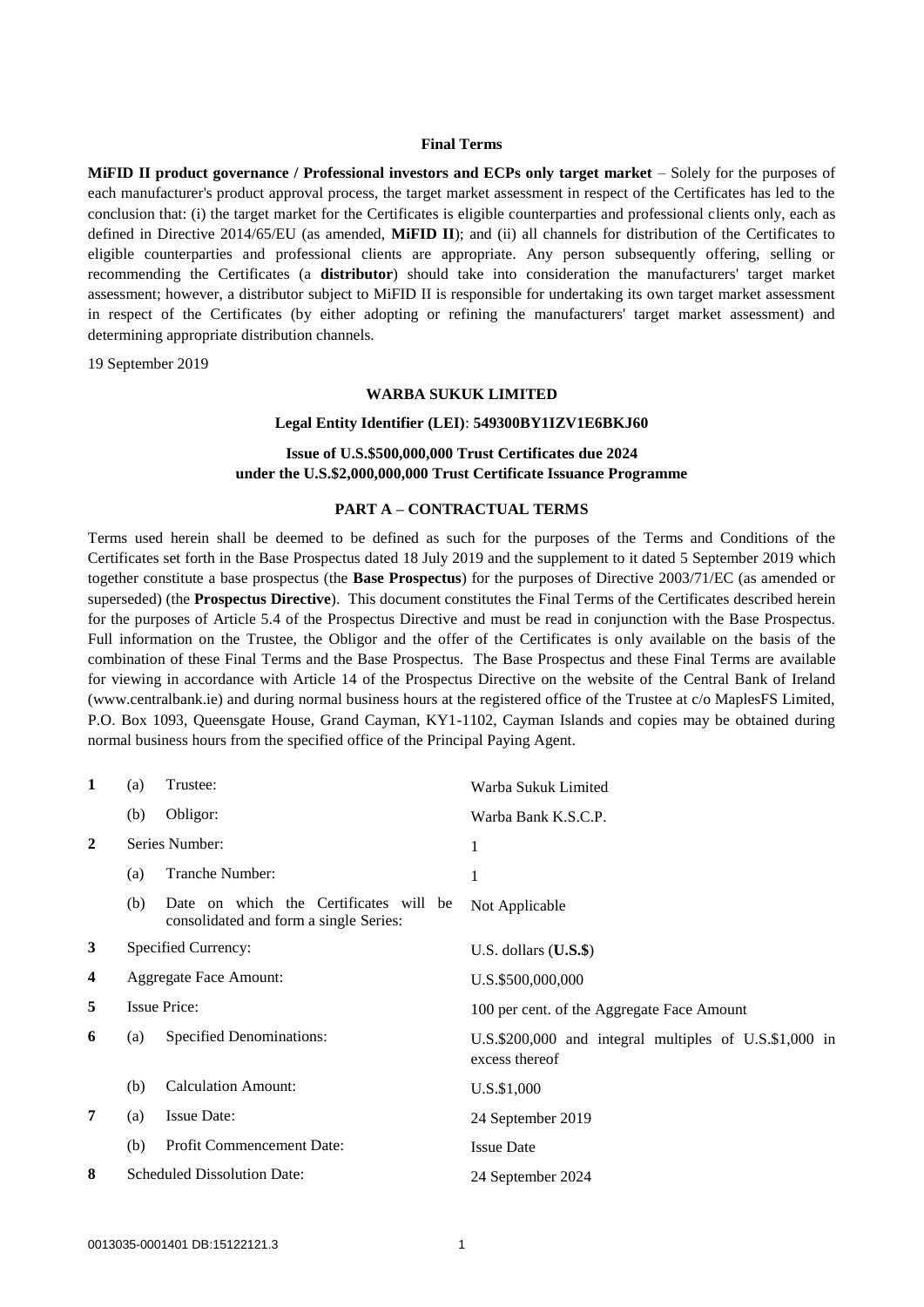| 9  | Profit Basis:                                                                                                                                                                                   | Fixed Rate Certificates (further particulars specified at<br>paragraph 15 below)                                                                                               |
|----|-------------------------------------------------------------------------------------------------------------------------------------------------------------------------------------------------|--------------------------------------------------------------------------------------------------------------------------------------------------------------------------------|
| 10 | <b>Dissolution Basis:</b>                                                                                                                                                                       | Dissolution at par                                                                                                                                                             |
| 11 | Change of Profit Basis:                                                                                                                                                                         | Not Applicable                                                                                                                                                                 |
| 12 | Put/Call Rights:                                                                                                                                                                                | Not Applicable                                                                                                                                                                 |
| 13 | Status:                                                                                                                                                                                         | Unsubordinated                                                                                                                                                                 |
| 14 | Date of Trustee's board approval and date of<br>approval<br>Obligor's<br>board<br>for<br>of<br>issuance<br>Certificates:                                                                        | 18 September 2019 and 10 April 2019, respectively                                                                                                                              |
|    | Provisions relating to profit payable                                                                                                                                                           |                                                                                                                                                                                |
| 15 | Fixed Rate Periodic Distribution Provisions:                                                                                                                                                    | Applicable                                                                                                                                                                     |
|    | Profit Rate(s):<br>(a)                                                                                                                                                                          | 2.982 per cent. per annum payable semi-annually in arrear<br>on each Periodic Distribution Date                                                                                |
|    | (b)<br>Periodic Distribution Date(s):                                                                                                                                                           | 24 September and 24 March in each year up to and<br>including the Scheduled Dissolution Date, commencing<br>on 24 March 2020                                                   |
|    | Fixed Amount(s):<br>(c)                                                                                                                                                                         | U.S.\$14.91 per Calculation Amount                                                                                                                                             |
|    | Broken Amount(s):<br>(d)                                                                                                                                                                        | Not Applicable                                                                                                                                                                 |
|    | Day Count Fraction:<br>(e)                                                                                                                                                                      | 30/360                                                                                                                                                                         |
|    | (f)<br>Determination Date(s):                                                                                                                                                                   | Not Applicable                                                                                                                                                                 |
| 16 | Floating Periodic Distribution Provisions:                                                                                                                                                      | Not Applicable                                                                                                                                                                 |
|    | Provisions relating to dissolution                                                                                                                                                              |                                                                                                                                                                                |
| 17 | Notice periods for Condition 9(b):                                                                                                                                                              | Minimum period: 30 days                                                                                                                                                        |
|    |                                                                                                                                                                                                 | Maximum period: 60 days                                                                                                                                                        |
| 18 | <b>Optional Dissolution Right:</b>                                                                                                                                                              | Not Applicable                                                                                                                                                                 |
| 19 | Certificateholder Put Right:                                                                                                                                                                    | Not Applicable                                                                                                                                                                 |
| 20 | Dissolution<br>Distribution<br>following<br>Amount<br>redemption on the Scheduled Dissolution Date, on<br>any Early Tax Dissolution Date or following the<br>occurrence of a Dissolution Event: | As per Condition 1                                                                                                                                                             |
|    | General provisions applicable to the Certificates                                                                                                                                               |                                                                                                                                                                                |
| 21 | Form of Certificates:                                                                                                                                                                           | Registered Certificates: Global Certificate exchangeable<br>for Certificates in definitive registered form in the limited<br>circumstances specified in the Global Certificate |
|    |                                                                                                                                                                                                 | Reg S Compliance Category 2; TEFRA not applicable                                                                                                                              |
| 22 | Financial Centre(s) relating to payment (Condition<br>$10(d)$ :                                                                                                                                 | Not Applicable                                                                                                                                                                 |
|    | Provisions in respect of the Trust Assets                                                                                                                                                       |                                                                                                                                                                                |
| 23 | Series:                                                                                                                                                                                         |                                                                                                                                                                                |
|    | Wakala Percentage:<br>(a)                                                                                                                                                                       | 53.38 per cent.                                                                                                                                                                |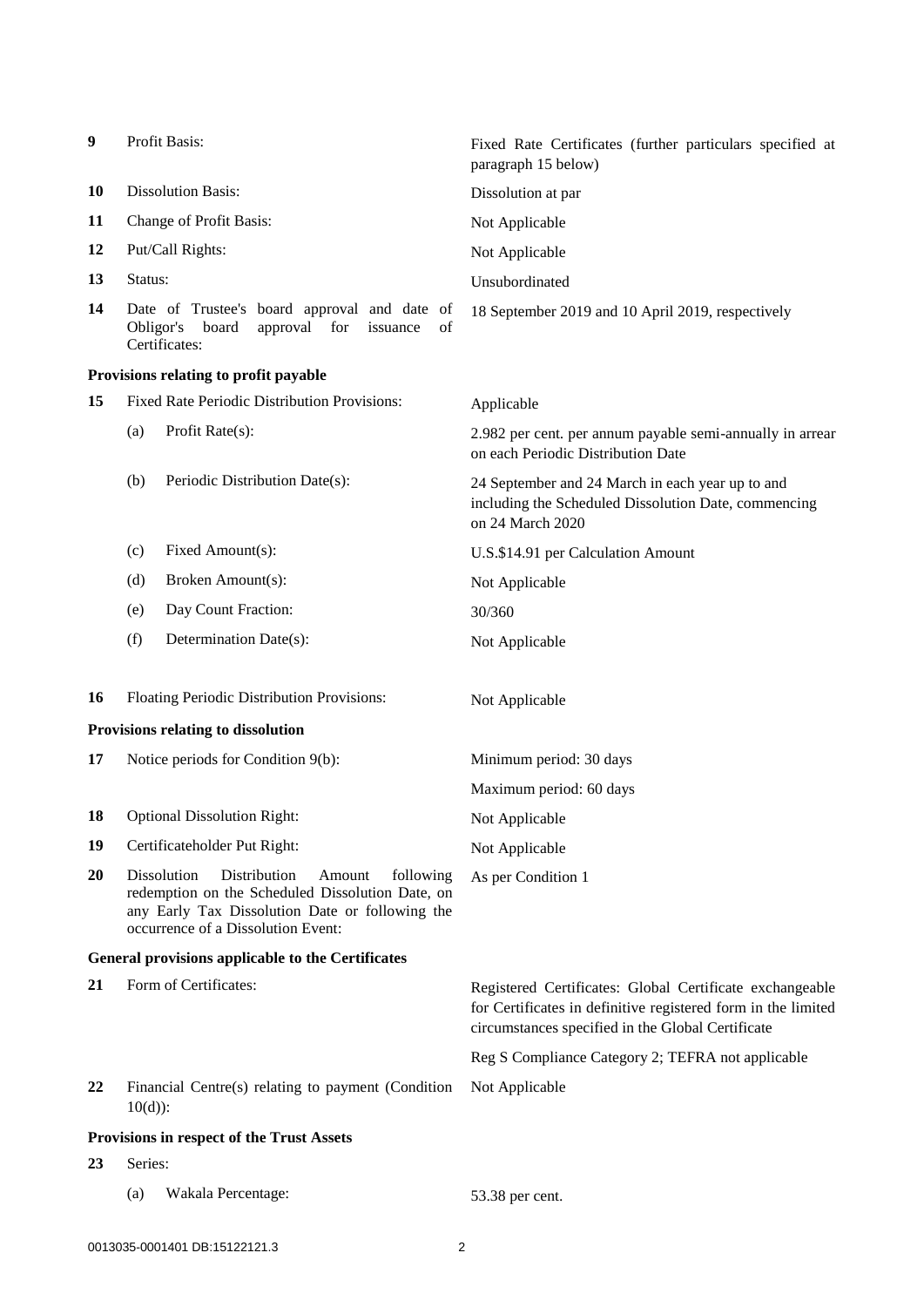|    | (b) | Murabaha Percentage:                               | $46.62$ per cent.                                                                                                                                                    |
|----|-----|----------------------------------------------------|----------------------------------------------------------------------------------------------------------------------------------------------------------------------|
| 24 |     | Trust Assets:                                      | Condition $5(a)$ applies                                                                                                                                             |
| 25 | (a) | Details of Transaction Account:                    | Warba Sukuk Limited Transaction Account No: 10716170<br>with Citibank N.A., London Branch for Series No.: 1                                                          |
|    | (b) | Supplemental Trust Deed:                           | Supplemental Trust Deed dated 24 September<br>2019<br>between the Trustee, the Obligor and the Delegate                                                              |
|    | (c) | Supplemental Purchase Agreement:                   | Purchase<br>Supplemental<br>dated<br>Agreement<br>2019<br>24 September<br>between the Trustee and the<br>Obligor                                                     |
|    | (d) | Declaration of Commingling of Assets:              | Not Applicable                                                                                                                                                       |
|    | (e) | Notice of Request to Purchase and Offer<br>Notice: | Notice of Request to Purchase dated 24 September 2019<br>from the Obligor to the Trustee and Offer Notice dated 24<br>September 2019 from the Trustee to the Obligor |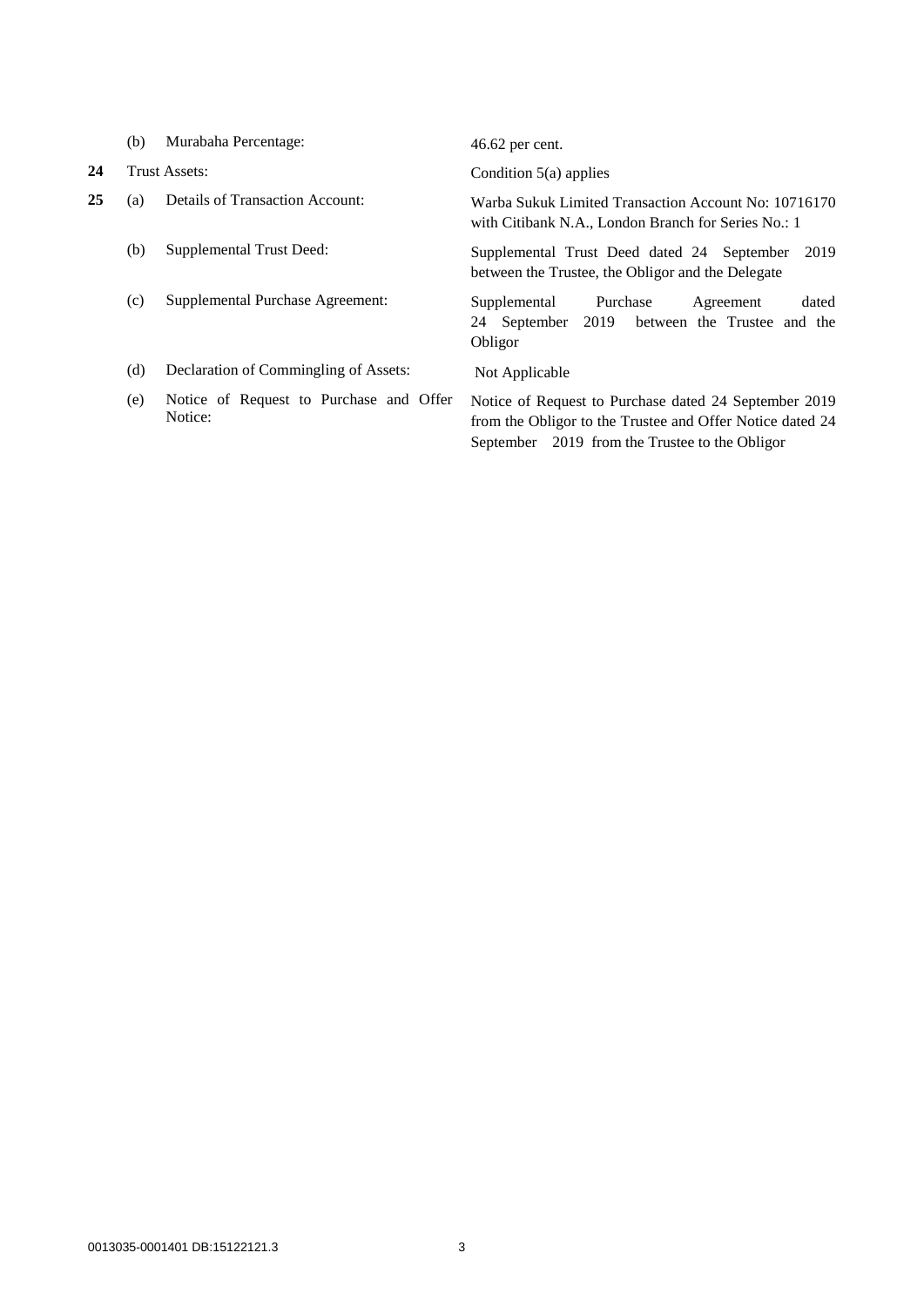Signed on behalf of

Warba Sukuk Limited

By: Sedef Kuffgvi<br>Duly authorised  Signed on behalf of

Warba Bank K.S.C.P.

Duly authorised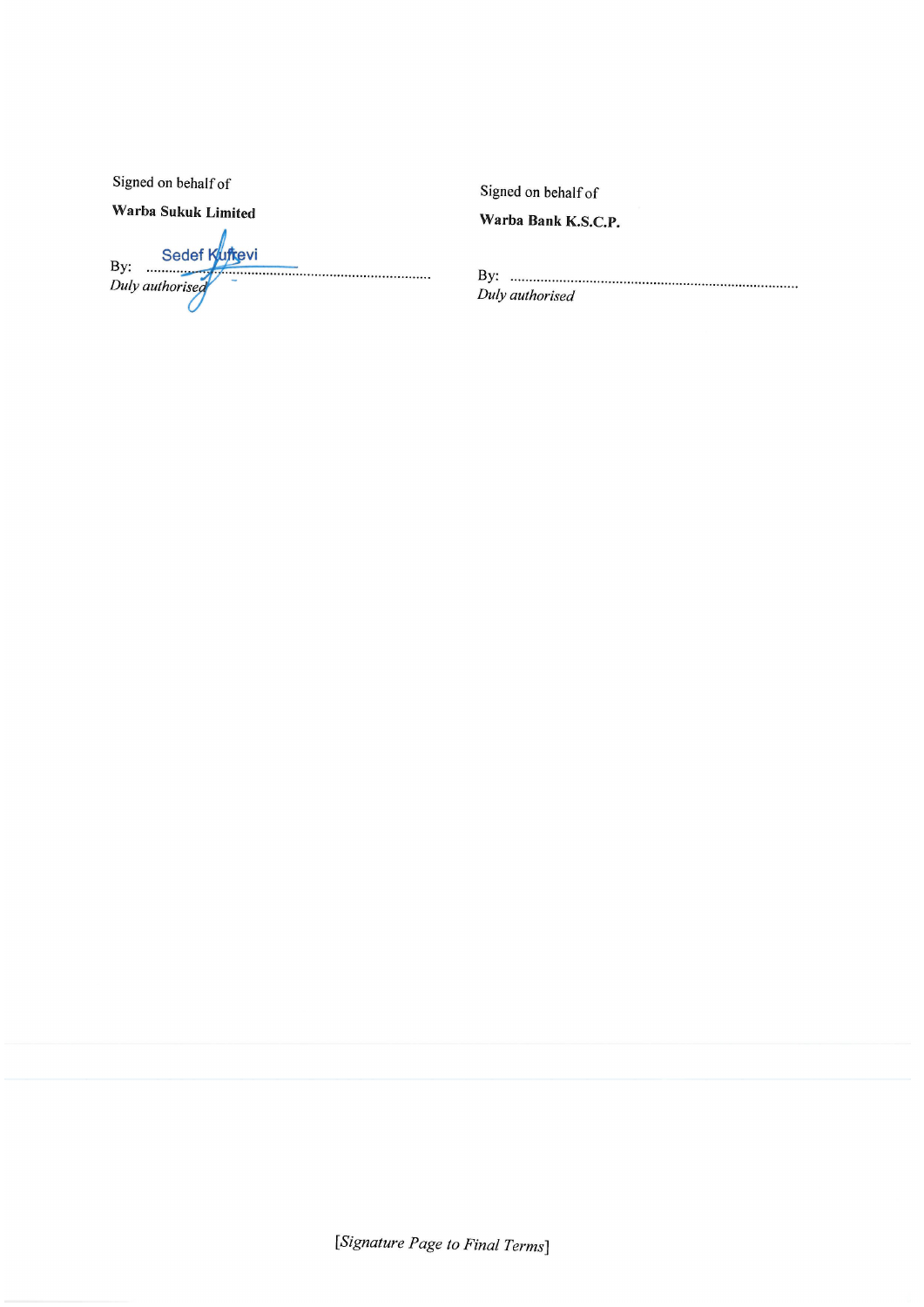Signed on behalf of

Warba Sukuk Limited

Duly authorised

| Signed on behalf of |  |
|---------------------|--|
| Warba Bank K.S.C.P. |  |
|                     |  |
| By:                 |  |
| Duly authorised     |  |

Shaheen Hamad Alghanem<br>Chief Executive Officer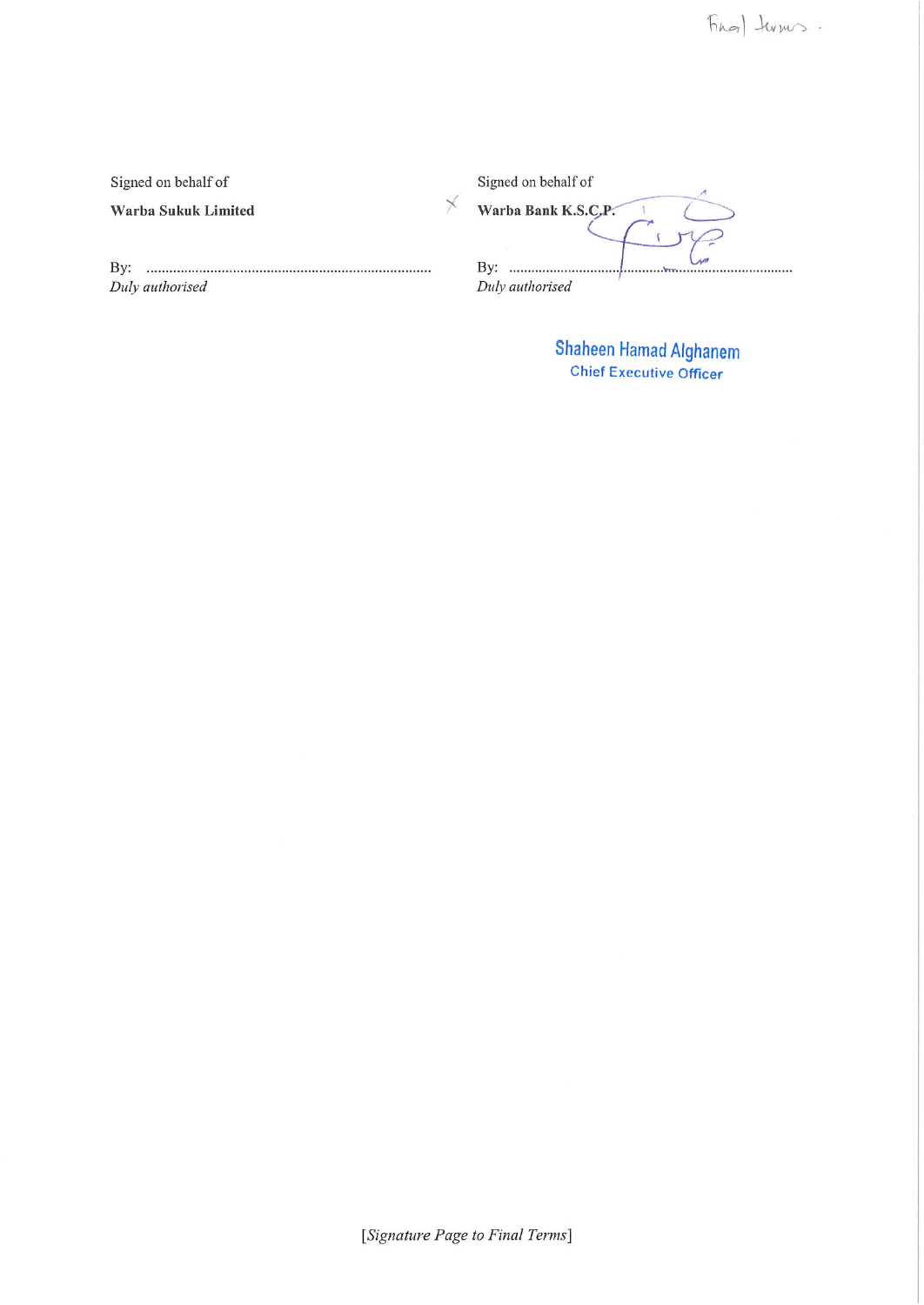## **PART B – OTHER INFORMATION**

# **1 Listing and Admission to Trading** (a) Listing and Admission to trading: Application has been made by the Trustee (or on its behalf) for the Certificates to be (i) admitted to trading on the regulated market of Euronext Dublin and Nasdaq Dubai and (ii) admitted to listing on the Official List and the official list of securities maintained by the DFSA with effect from on or around 24 September 2019 (b) Estimate of total expenses related to admission to trading on the regulated market of Euronext Dublin: €1,000 (c) Estimate of total expenses related to admission to trading on Nasdaq Dubai: U.S\$.2,000 **2 Ratings** Ratings: The Certificates to be issued are expected to be rated: Fitch:  $A+$

Fitch is established in the European Union and is registered under Regulation (EC) No 1060/2009.

## **3 Interests of Natural and Legal Persons involved in the Issue**

Save for any fees payable to Abu Dhabi Islamic Bank PJSC, Arab Banking Corporation (B.S.C.), BNP Paribas, Dubai Islamic Bank PJSC, Emirates NBD Bank PJSC, QNB Capital LLC, Standard Chartered Bank and Watani Investment Company KSCC (the "**Joint Lead Managers**"), so far as each of the Trustee and the Obligor is aware, no person involved in the issue of the Certificates has an interest material to the offer.

The Joint Lead Managers and their affiliates have engaged, and may in the future engage, in investment banking and/or commercial banking transactions with, and may perform other services for, the Trustee or the Obligor and their affiliates in the ordinary course of business.

| 4 |     | Indication of profit or return (Fixed Rate<br>Certificates only): |  |  | 2.982 per cent. per annum                                                                                                                                                               |
|---|-----|-------------------------------------------------------------------|--|--|-----------------------------------------------------------------------------------------------------------------------------------------------------------------------------------------|
|   |     |                                                                   |  |  | The indication of profit or return is calculated at the Issue<br>Date on the basis of the Issue Price. It is not an indication<br>of future profit or return.                           |
| 5 |     | <b>Operational Information</b>                                    |  |  |                                                                                                                                                                                         |
|   | (a) | <b>ISIN</b> Code:                                                 |  |  | XS2055107960                                                                                                                                                                            |
|   | (b) | Common Code:                                                      |  |  | 205510796                                                                                                                                                                               |
|   | (c) | CFI:                                                              |  |  | See the website of the Association of National Numbering<br>Agencies (ANNA) or alternatively sourced from the<br>responsible National Numbering Agency that assigned the<br><b>ISIN</b> |
|   | (d) | FISN:                                                             |  |  | See the website of the Association of National Numbering<br>Agencies (ANNA) or alternatively sourced from the<br>responsible National Numbering Agency that assigned the<br><b>ISIN</b> |